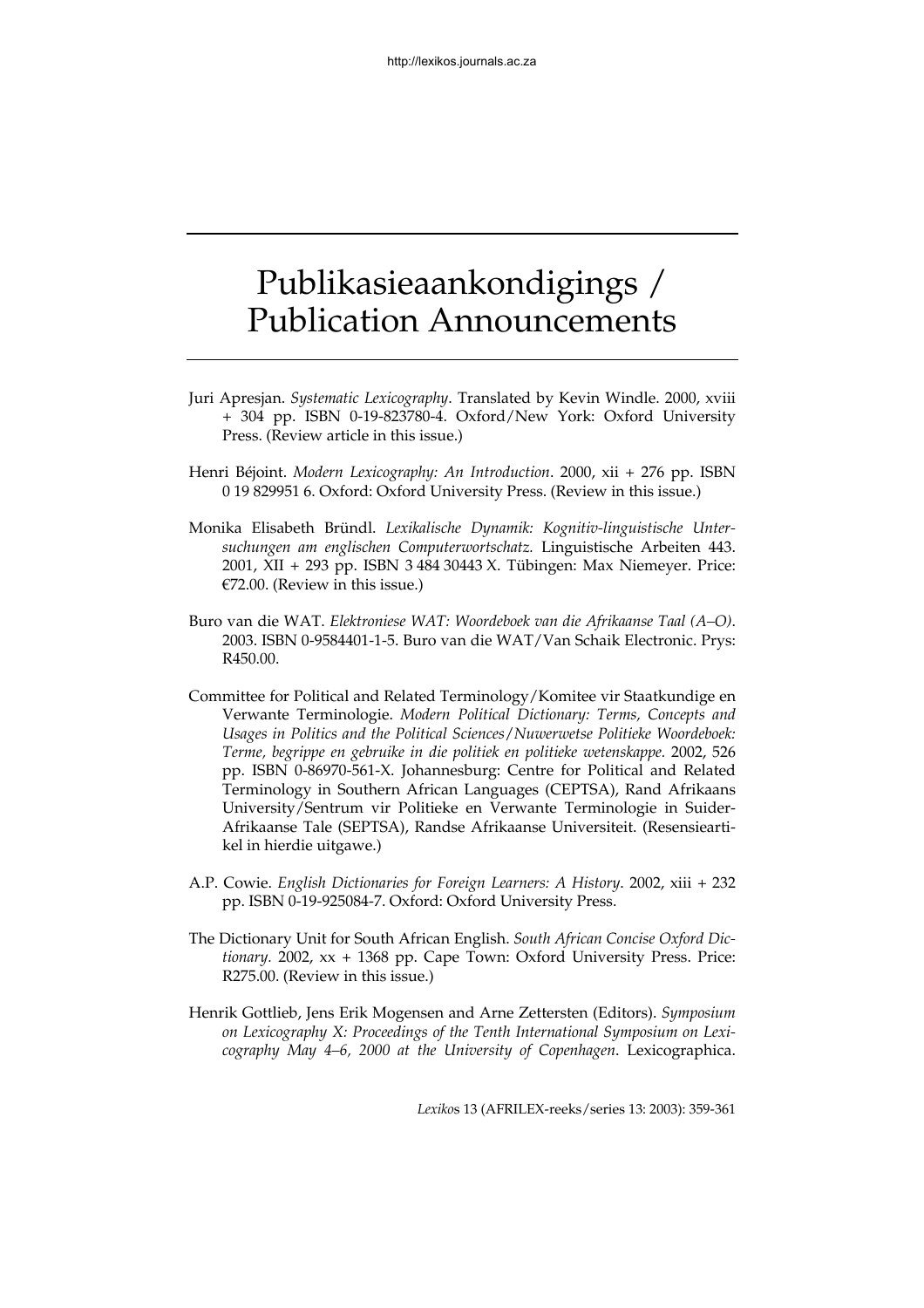Series Maior 109. 2002, XVII + 330 pp. ISBN 3-484-39109-X. Tübingen: Max Niemeyer. Price: €92.00.

- Wilfrid H.G. Haacke and Eliphas Eiseb. *A Khoekhoegowab Dictionary with an English–Khoekhoegowab Index.* 2002, xiv + 740 pp*.* ISBN 99916-0-401-4. Windhoek: Gamsberg Macmillan. Price: N\$175.00 (Hard-cover), N\$150.00 (Soft-cover). (Review in this issue.)
- Samukele Hadebe (Chief Editor). *Isichazamazwi SesiNdebele*. 2001, xlvii + 556 pp. ISBN 1-77900-404-4. Harare: College Press.
- Werner Hüllen. *English Dictionaries 800–1700: The Topical Tradition*. 1999, xvii + 525 pp. ISBN 0-19-823796-0. Oxford: Clarendon Press.
- Philippe Humblé. *Dictionaries and Language Learners*. 2001, 211 pp. ISBN 3-89846-110-6. Frankfurt am Main: Haag und Herchen. Price: €23.00.
- Hans-Dieter Kreuder. *Metasprachliche Lexikographie: Untersuchungen zur Kodifizierung der linguistischen Terminologie*. Lexicographica. Series Maior 114. 2003, X + 271 pp. ISBN 3-484-39114-6. Tübingen: Max Niemeyer. Price: €78.00.
- Louis Molamu. *Tsotsitaal: A Dictionary of the Language of Sophiatown.* 2003, xxix + 130 pp. ISBN 1 86888 187 3. Pretoria: University of South Africa. (Review in this issue.)
- Dalene Müller. *Skryf Afrikaans van A tot Z.* 2003, 718 pp. ISBN 1 86890 037 1. Kaapstad: Pharos Woordeboeke. (Resensie in hierdie uitgawe.)
- Reino Ottermann en/and Maria Smit, Hoofredakteurs/Chief editors, bygestaan deur/assisted by Izak Grové, Winfried Lüdemann, Heinrich van der Mescht en/and Caroline van Niekerk. *Suid-Afrikaanse Musiekwoordeboek*/*South African Music Dictionary*. Tweede, hersiene en vermeerderde uitgawe/Second, revised and enlarged edition. 2000, 296 pp. ISBN 1-86890-019-3. Kaapstad/Cape Town: Pharos. Prys/Price: R69.95. (Review in this issue.)
- Ulrike Rothe. *Das einsprachige Wörterbuch in seinem soziokulturellen Kontext: Gesellschaftliche und sprachwissenschaftliche Aspekte in der Lexikographie des Englischen und des Französischen*. 2001, vii + 282 pp. Lexicographica. Series Maior 108. ISBN 3 484 39108 1. Tübingen: Max Niemeyer. Price: €68.00. (Review in this issue.)